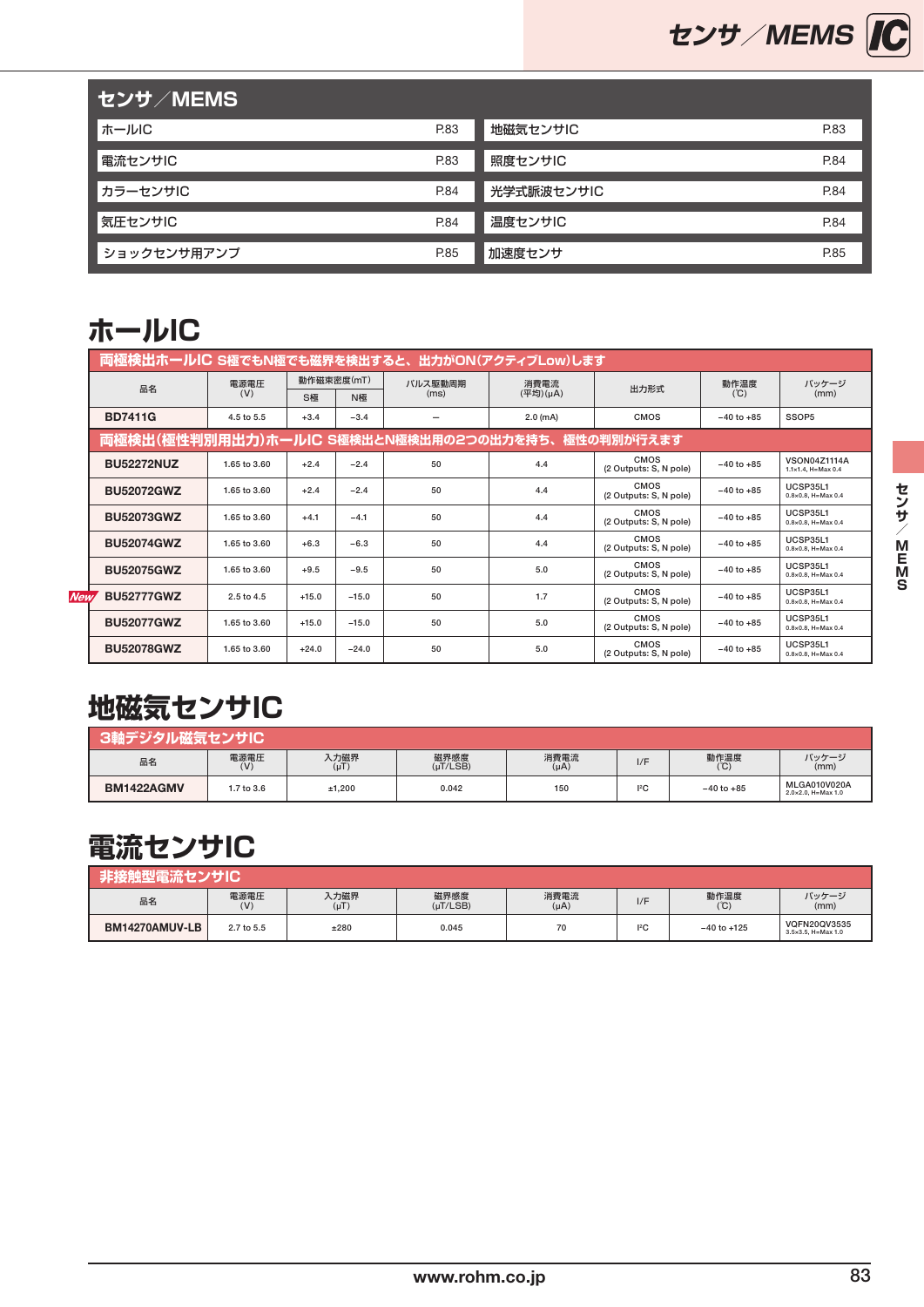<span id="page-1-0"></span>

## **照度センサIC**

|                           | 電流出力タイプアナログ照度センサIC |                 |                         |                                   |            |                                          |                |              |  |  |  |
|---------------------------|--------------------|-----------------|-------------------------|-----------------------------------|------------|------------------------------------------|----------------|--------------|--|--|--|
| 品名                        | 電源電圧<br>(V)        | 感度ばらつき<br>(9/0) | 照度検出範囲<br>$( x\rangle)$ | 感度<br>$(\mu A/IX)$                | 赤外光<br>カット | I/F                                      | 動作温度<br>(C)    | パッケージ        |  |  |  |
| <b>BH1603FVC</b>          | 2.4 to 5.5         | ±15             | 0 to 100,000            | 0.6                               |            | <b>Linear Current Output</b><br>(Source) | $-40$ to $+85$ | WSOF6        |  |  |  |
| <b>BH1620FVC</b>          | 2.4 to 5.5         | ±15             | 0 to 100,000            | 0.6                               |            | <b>Linear Current Output</b><br>(Source) | $-40$ to $+85$ | WSOF5        |  |  |  |
| <b>BH1680FVC</b>          | 2.4 to 5.5         | ±15             | 0 to 50,000             | 6                                 | V          | <b>Linear Current Output</b><br>(Source) | $-40$ to $+85$ | WSOF5        |  |  |  |
| <b>BH1682FVC</b>          | $2.3$ to $5.5$     | $±3\mu A$       | 1 to 55,000             | -                                 | ↙          | Logarithmic Current Output<br>(Source)   | $-40$ to $+85$ | WSOF5        |  |  |  |
| 16bitシリアル出力タイプデジタル照度センサIC |                    |                 |                         |                                   |            |                                          |                |              |  |  |  |
| 品名                        | 電源電圧<br>(V)        | 感度ばらつき<br>(9/6) | 照度検出範囲<br>$( x\rangle)$ | 感度<br>(測定時間100ms相当)<br>(lx/count) | 赤外光<br>カット | I/F                                      | 動作温度<br>(C)    | パッケージ        |  |  |  |
| <b>BH1721FVC</b>          | 2.4 to 3.6         | ±15             | 0 to 65,000             |                                   | -          | 12C                                      | $-40$ to $+85$ | WSOF5        |  |  |  |
| <b>BH1730FVC</b>          | 2.4 to 3.6         | ±15             | 0 to 65,000             | 0.007                             | -          | 12C                                      | $-40$ to $+85$ | WSOF6        |  |  |  |
| <b>BU27030NUC</b>         | 1.7 to 3.6         | ±15             | 0 to 20,000             | 0.0007                            | ↙          | 2C                                       | $-40$ to $+85$ | WSON008X2120 |  |  |  |

#### **カラーセンサIC**

| 16bitシリアル出力タイプデジタルカラーセンサIC |            |                     |       |      |           |               |     |     |      |     |                |                                            |
|----------------------------|------------|---------------------|-------|------|-----------|---------------|-----|-----|------|-----|----------------|--------------------------------------------|
| 品名                         | 電源電圧       | λ <sub>Ρ</sub> (nm) |       |      |           | 照度測定          | 高感度 | 赤外光 | フリッカ | I/F | 動作温度           | パッケージ                                      |
|                            | (V)        | Red                 | Green | Blue | <b>IR</b> | $( x\rangle)$ |     | カット | 検出   |     | (C)            | (mm)                                       |
| BH1749NUC                  | 2.3 to 3.6 | 630                 | 540   | 460  | 825       | 0 to 80,000   | М   |     | -    | 12C | $-40$ to $+85$ | WSON008X2120                               |
| <b>BU27006MUC-Z</b>        | 1.7 to 3.6 | 630                 | 540   | 460  | 825       | 0 to 50,000   | И   |     | ↙    | 12C | $-40$ to $+85$ | <b>WQFN12X2520A</b><br>2.5×2.0. H=Max 0.55 |

# **光学式脈波センサIC**

| <b> 光学式脈波センサIC </b> |                 |               |                     |            |     |                |                                                   |  |  |  |
|---------------------|-----------------|---------------|---------------------|------------|-----|----------------|---------------------------------------------------|--|--|--|
| 品名                  | アナログ電源電圧<br>(V) | 10電源電圧<br>(V) | サンプリング周波数<br>(Hz)   | 赤色光・赤外光カット | I/F | 動作温度<br>(°C)   | パッケージ<br>(mm)                                     |  |  |  |
| <b>BH1790GLC</b>    | 2.5 to 3.6      | 1.7 to 3.6    | 32/64               | ↙          | 12C | $-20$ to $+85$ | <b>WLGA010V28</b><br>$2.8 \times 2.8$ , H=Max 1.0 |  |  |  |
| <b>BH1792GLC</b>    | 2.5 to 3.6      | 1.7 to 3.6    | 32/64/128/256/1.024 |            | 12C | $-20$ to $+85$ | <b>WLGA010V28</b><br>$2.8 \times 2.8$ , H=Max 1.0 |  |  |  |

## **気圧センサIC**

|            | 温度補正機能内蔵デジタル気圧センサIC , |             |               |                 |                 |             |                |    |                                              |  |  |
|------------|-----------------------|-------------|---------------|-----------------|-----------------|-------------|----------------|----|----------------------------------------------|--|--|
|            | 品名                    | 電源電圧<br>(V) | 気圧範囲<br>(hPa) | 相対気圧精度<br>(hPa) | 絶対気圧精度<br>(hPa) | I/F         | 動作温度<br>(°C)   | 防水 | パッケージ<br>(mm)                                |  |  |
| <b>New</b> | <b>BM1390GLV-Z</b>    | 1.7 to 3.6  | 300 to 1.300  | ±0.06           |                 | ${}^{12}$ C | $-40$ to $+85$ |    | RLGA10VG020T<br>$2.0 \times 2.0$ , H=Max 1.0 |  |  |

#### **温度センサIC**

|           | <b>  アナログ出力温度センサIC</b> |                                           |                            |                   |                                          |           |                 |              |  |  |  |  |
|-----------|------------------------|-------------------------------------------|----------------------------|-------------------|------------------------------------------|-----------|-----------------|--------------|--|--|--|--|
|           | 電源電圧                   | 温度精度(℃)                                   |                            | 温度感度              | 出力電圧(V)                                  | 消費電流      |                 |              |  |  |  |  |
| 品名        | (V)                    | $T_e = +30^{\circ}C$                      | $T_a = -30, +100^{\circ}C$ | $(mV)^{\circ}C$   | $(T_a = +30^{\circ}C,$<br>$V_{DD} = 3V)$ | $(\mu A)$ | 動作温度<br>(℃)     | パッケージ        |  |  |  |  |
| BD1020HFV | 2.4 to 5.5             | ±1.5<br>±2.5                              |                            | $-8.2$            | 1.3                                      | 4.0       | $-30$ to $+100$ | HVSOF5       |  |  |  |  |
|           | デジタル出力温度センサIC          |                                           |                            |                   |                                          |           |                 |              |  |  |  |  |
| 品名        | 電源電圧<br>(V)            | 温度精度(℃)<br>$T_s = -20$ to $+85^{\circ}$ C |                            | 消費電流<br>$(\mu A)$ |                                          | I/F       | 動作温度<br>(C)     | パッケージ        |  |  |  |  |
| BH1900NUX | 2.7 to 3.6             | ±3                                        |                            | 75                |                                          | 2C        | $-30$ to $+95$  | VSON008X2030 |  |  |  |  |